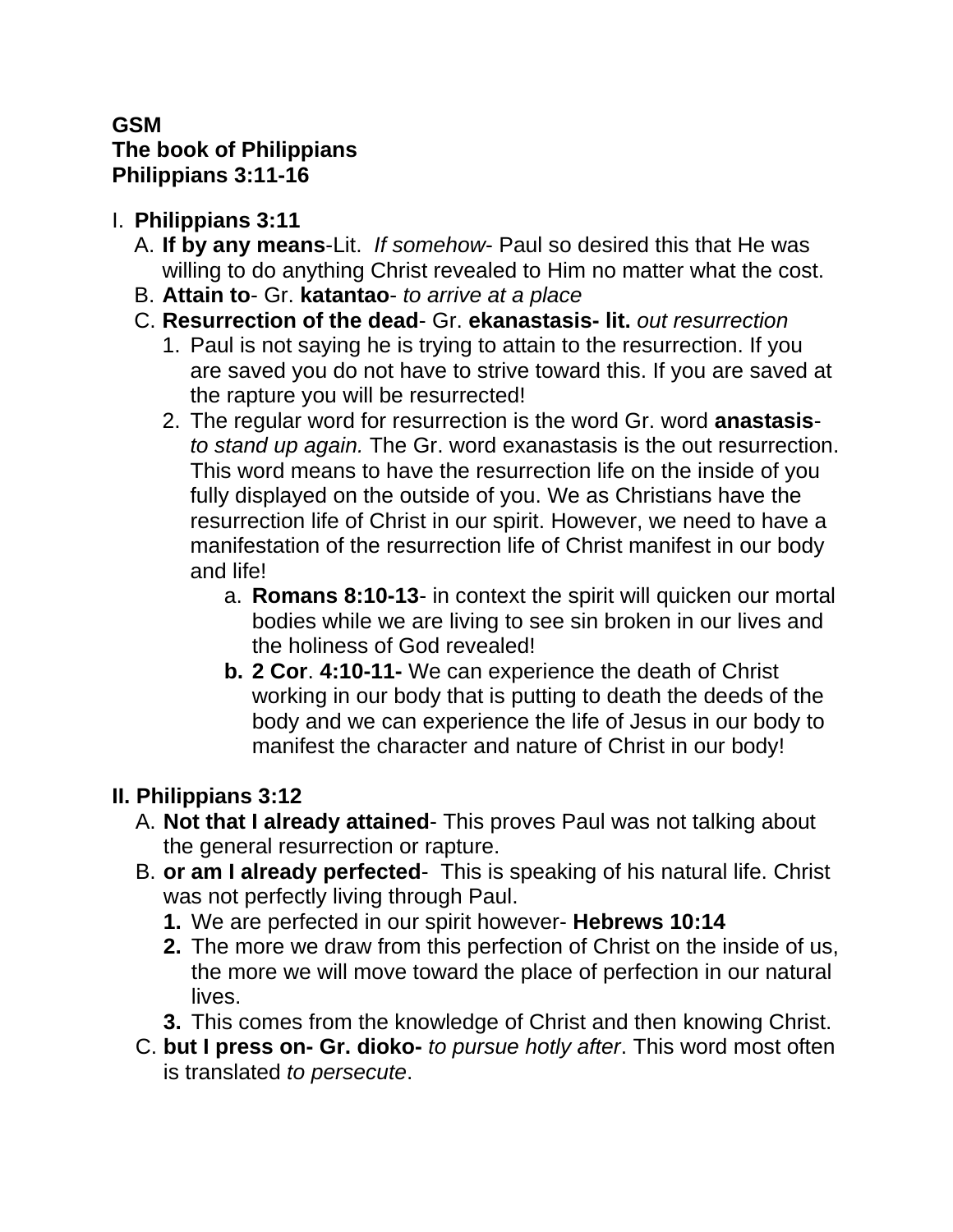- **1.** Paul used this word when he described himself before he was saved. He said he persecuted the church.
- **2.** With the same zeal he used to pursue and hunt Christians, he now pursued and hunted Christ! Knowing Christ and His grace will produce zeal to seek Him!
- D. **That I might apprehend Gr**. **katalambano-** *to grab tightly onto*

## E. **Christ also apprehended me**

- **1.** This speaks of the amazing grace of God. God pursued you first and grabbed hold of you tightly. Now that He has a tight hold on you, he desires now that you pursue Him and get a tight hold on Him!
- **2.** Your salvation is complete and permanent. With this kind of security, you can now pursue Christ with a love inspired abandon so that you can experience all that He is.

## **III. Philippians 3:13**

### A. **Brethren, I do not count myself to have apprehended**

- 1. **count myself** Gr. **logizomai** *to take into account, consider*
- 2. Paul knew he had not arrived yet. Right when we think we have arrived God will reveal to us very clearly that we have not!
	- a. Paul got this revelation with his mistake in going to Jerusalem. This was what got him in the prison cell he was writing from!

### B. **but this one thing I do**

- 1. It is not complicated to progress in the Christian life! There is only one thing necessary!
- 2. Paul only focused on one thing to progress in the Christian life. We need to learn that one thing as well!

# C. **forgetting those things that are behind**

- 1. This is one thing that Paul did to progress in the Christian life. He made the decision forget those things that are behind Him.
- 2. This does not refer to the good things he had done as a Christian. This is speaking of the old person he used to be before he got saved. He determined to forget the old man and everything that pertained to him! He forgot who he used to be before He was saved. He forgot His old identity. He forgot all the things he used to count upon in His life.
	- a. **2 Cor. 5:17** We are new creations. All old things have passed away…died with Christ, all things are made new!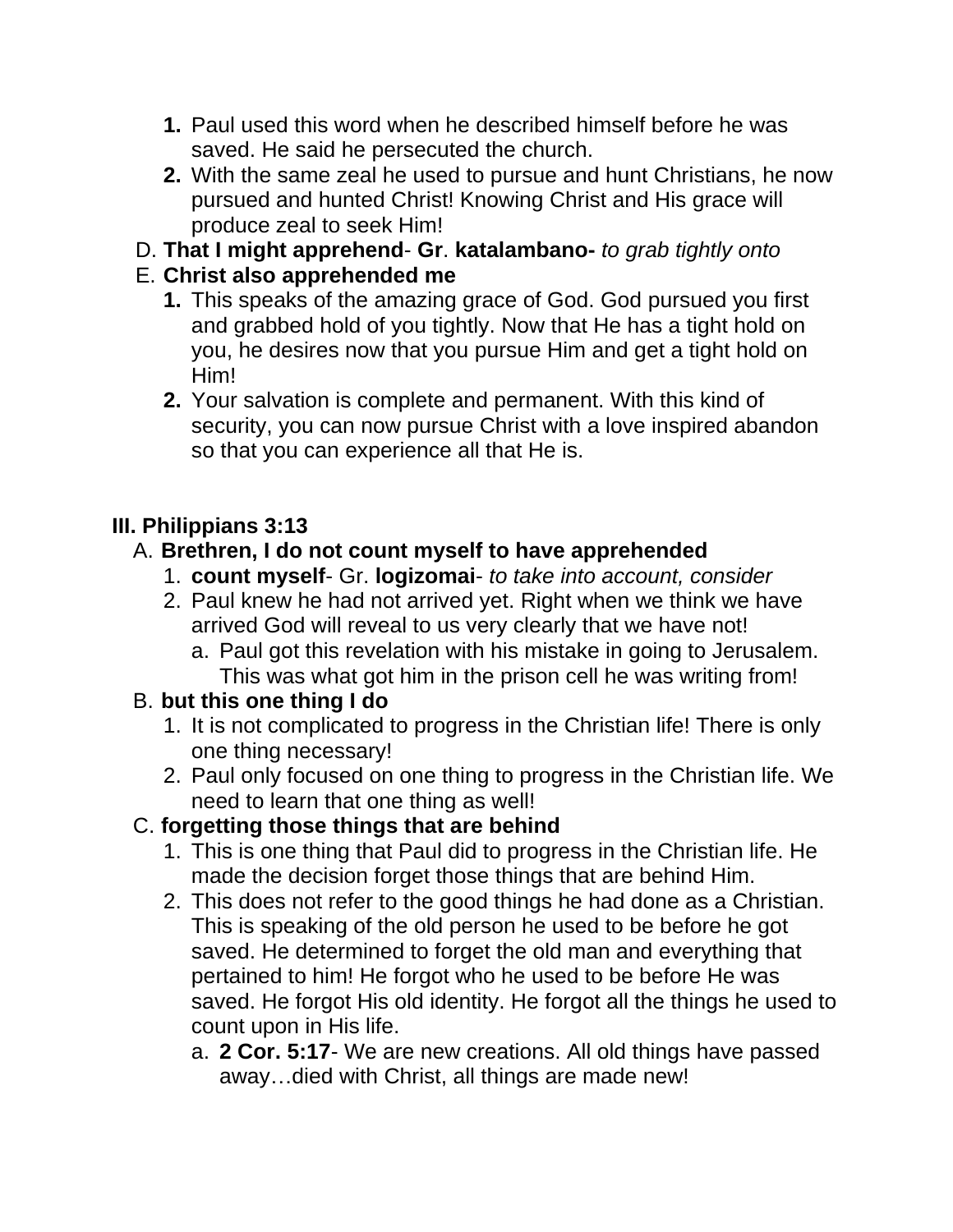- 3. Modern religion is teaching that godliness will take place when we examine our past life and hurtful experiences and get healing. This is like digging up a grave and re-examining the remains. Leave your old man and His remains buried!
- D. **I reach forward to what is ahead** lit. Gr. *what is in front of Himbefore His eyes*

1. **The key to forgetting who you used to be is to keep what the Word says about your new identity ever before your eyes! We forget by the principle of replacement!** 

3. Try to not think of a pink elephant. It is real hard! However, if you replace it, with something else you automatically forget what was in your mind before. We replace the memory of who we used to be by thinking on and speaking about who we are now in Christ and what we have. This is called renewing the mind. **Romans 12:2**

### **IV. Philippians 3:14**

- A. **I press towards** Gr. **dioko** *hotly pursue*
- B. mark- Gr. **skopos** *a goal that is in view*. This was the finish line of a race that was in sight which inspired you to run harder.
	- 1. The Greek games were often played in Ephesus. Paul was there for three years and no doubt had a chance to view these games.
- C. **for the prize** Gr. **brabeion** This came from the word Brabeus which was the word for a judge or umpire. This judge of the games sat upon a high seat over the grandstands to view the games. The brabeion was the prize he gave to the victor.
	- 1. This reward is not salvation. Salvation is a gift from God and not a reward. At the judgment seat of Christ we will not be judged, but our works will. Our good works and our faithfulness to running our race God gave us will be richly rewarded.
	- 2. **2 Timothy 4:7-8** Paul finished His race- You win your race when you finish it. There is no one else running on your race course. This means you are in the lead! If you have fallen down, get up! You are in the lead! **You win your race by finishing it!** Paul said he finished his race and was going to receive a victor's crown.
- D. **High calling** Lit. **upward call** When someone won their competition they were called up to the judge's stand to receive his reward. We are all as victors have a call to come up to where God and Christ are seated and receive our reward from Him.